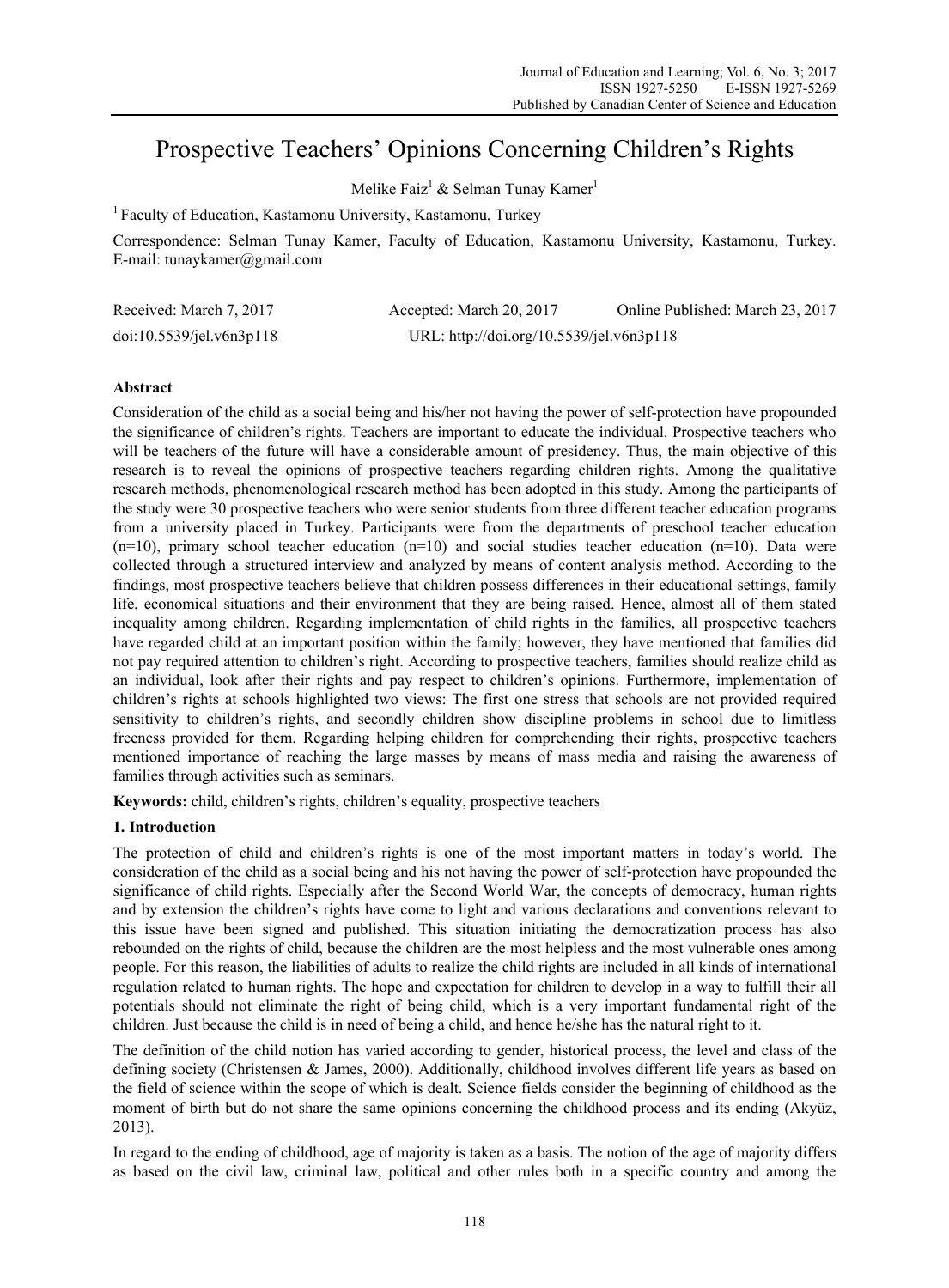countries. Moreover, the notion of youth is a concept interwoven with the childhood notion. In relation to this, Yentürk and Beyazova (2010) have stated that a universal definition for childhood and youth does not exist; United Nations Educational, Scientific and Cultural Organization regards the age group standing for the youth between the ages of 15 and 24, whereas the World Bank characterizes the age group of 12-24 and the European Union accepts the age group of 15-25 as young. In our country, the majority shows congruence with the statement "*Any individual who is under the age of 18 is a child.*" contained in the first article related to the definition of child of the United Nations Convention of the Rights of the Child, considering the regulations for the age in the scopes such as marriage, labour, criminal liabilities and etc., of the Turkish Civil Code, Turkish Penal Code and Labour Law (Arkadaş & Müftü, 2010).

According to the data for the year 2013, over 76 million people live in Turkey (Note 1). The total for the ones aged 0-18 of this population is at around 24 millions. In accordance with the date of the  $31<sup>st</sup>$  December of 2015, over 78 million people live in Turkey. Approximately 25 millions of these are children. This means that nearly 33% of the population consists of children. According to Doğan (2001), these serious indicators in the number of children point out that child population in Turkey is a significant social fact for the state and society.

Child is a human being who is innocent, sensitive, dependent and developing; and as well, curious, vivid and full of hope. If child experiences this stage by playing, learning and developing, the both become happy himself and contribute to the welfare and happiness of society in future. For this reason, countries, if they want to develop and live in peace and prosperity, are obliged to take cognizance of children's healthy growth and development in line with their abilities (Akyüz, 2013, p. 1).

The need for children to receive special attention, assistance and necessary protection introduces the requirement that regulations for children must be made within legal systems. It is possible to define the rights of child as the whole of rights with which all the children in the world endows by law or on moral grounds, such as education, health, housing, and protection against physical, psychological or sexual exploitation (Wald, 1986; Antakyalıoğlu & Kumcu, 2010, p. 35). Child rights are a set of rights which have been established in order that the world's children can live in welfare and happiness, lead a life free of abuses and neglects and live only their childhoods as it should be (Erbay, 2010, p. 167).

In 1894, for the first time, Jules de Jeune brought forward the idea of an institution for the protection of children internationally. However, the most important advancement in this area is the establishment of "International Charity Association" in Geneva in 1920. As a result of the efforts made by this association and "International Women's Council", League of Nations issued a declaration under the name of "Geneva Declaration of the Rights of the Child" on the date of  $26<sup>th</sup>$  September, 1924. This Declaration, which was also signed by Atatürk himself, consisted of five articles including the principles of the child's development and protection, receiving treatment, being educated, protected from abuse; and the first of all, receiving assistance and being brought up in the spirit of fellowship and peace (Akyüz, 2001).

The second important international document which is about child rights is United Nations Declaration of the Rights of the Child, consisting of ten articles and approved by United Nations (UN) General Assembly on the date of the 20<sup>th</sup> November, 1959. This Declaration has established certain principles in the matters of anti-discrimination, children's right for having name and citizenship, health and social security right, the specially protection of the disabled and children in need of protection, right to education, right of priority in terms of protection, protection from abuse, being kept out of divisive pressures and brought up in fellowship spirit (Akyüz, 1980).

As it is known, declarations approved by states do not have any binding feature and sanction in case they are not compiled. Therefore, under the leadership of Poland, the idea concerning that the rights of the child should be guaranteed by a convention binding for contracting countries was brought forward. Following a preparation work lasted for 10 years; a draft in which the legal systems of all the UN member countries had been taken into consideration was prepared. That draft was accepted unanimously in the 44<sup>th</sup> General Assembly of United Nations on the date of 20<sup>th</sup> November, 1989. Turkey signed the Convention on the 14<sup>th</sup> September, 1990. After that, Turgut Özal, the President at the time, attended the Summit for Children which was assembled in New York on the 30<sup>th</sup> September of 1990. The convention was accepted by the Grand National Assembly of Turkey (TGNA) on the 9<sup>th</sup> December of 1994 and enacted as the law numbered 4058, by making a reservation to the  $17<sup>th</sup>$ ,  $29<sup>th</sup>$ , and  $30<sup>th</sup>$  articles, by the Cabinet of Ministers, on the  $23<sup>rd</sup>$  December of 1994. It was published in the Official Gazette dated 27th January 1995 and numbered 22814 (Karaman-Kepenekçi, 2000; Akyüz, 2001; Aras, Birinci, & Özdemir-Uluç, 2001; Doğan, 2002).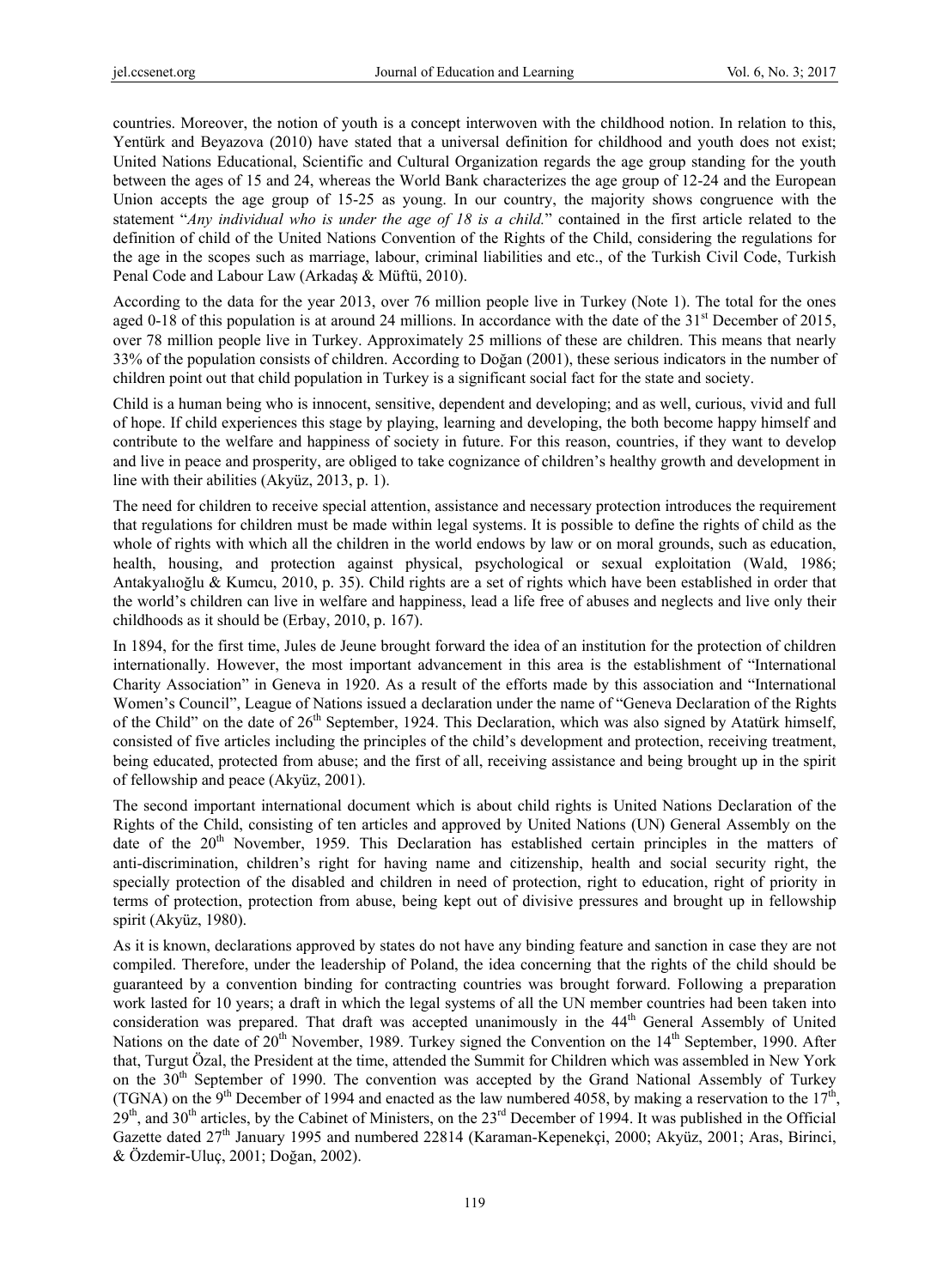Convention on Children's Rights is the essential legal document on child rights at the present time. The convention consists of preface and three parts. In the preface, in addition to the UN's fundamental principles, certain articles of conventions and declarations of human rights have been referred to and it has been stated that children are in need of a special attention and protection by the reason of their vulnerable positions. It has been emphasized that the responsibility of protecting children belongs to the family at first, and the state will also help the family on this matter. In the first part, the rights required to be owned by children under 18 in order to enable their sustenance, development, protection and participation and states' share to make all these realized are involved. In the second and third part, the liability of contracting countries for teaching the rights to children and adults widely by proper means, and the rules for the effectiveness of the Convention and monitoring the compliance to the Convention are involved (Akyüz, 2001).

## *1.1 Purpose of Research*

Our educational institutions are one of the places where the recognition and implementation of the rights of the child are required to be ideally performed. It is important to what extent the teachers and managers know the rights of the child, how they evaluate and up to which level they implement these in our educational institutions. This also makes important to what extent teachers rising know and adopt the rights of the child. Teacher candidates will be future teachers. Teachers are also raising and shaping individuals. For this reason, prospective teachers have a big pre-requisite for the formation of a society sensitive to children's rights. The main objective of this research is to reveal the opinions of prospective teachers on the children's rights. Within this scope, it was sought for answer to the following question.

"How were prospective teachers' views on children's rights in terms of

- their perception of children rights'
- its treatment in families and schools,
- activities for providing awareness for the rights of the child?"

#### **2. Method**

Being qualitative research in nature, the current study has been conducted as phenomenological research. Phenomenology is to define the common aspects of the independent participants' views, in accordance with the data gathered by interviewing with them, focusing on a particular phenomenon. Structured interview has been made in data collection. Structured interview consists of the questions addressed in order to obtain certain answers from the respondents. The questions are open-ended questions which have been predetermined (Fraenkel & Wallen, 2009, p. 446). Study group consists of 30 senior students, as 10 prospective teachers from each department including preschool teaching, primary school teaching and social studies teaching. Purposive sampling has been used while selecting the study group. Purposive sampling method allows to research thoroughly by the selection of information-rich cases as based on the research objective (Büyüköztürk, Kılıç Çakmak, Akgün, Karadeniz, & Demirel, 2008). Among the purposive sampling strategies, criterion sampling model has been adopted to select prospective teachers, who were registered and succeed in the courses covering children's rights in their content. The logic of criterion sampling is to study all cases that meet some predetermined criterion of importance (Patton, 1990, p. 176). As mentioned before, teachers have important roles in the formation of the society because they train the individual. Thus the study group has been selected from senior students, because they are closest to being a teacher.

Demographics of the participants included 7 females and 3 males from primary school teacher, 9 females and 1 male from preschool teacher and 7 males and 3 females from social studies teacher program. Prospective teachers have voluntarily participated to the study. Their departments have been selected with the thought that these departments are the ones which have the furthest information on account of courses for the children's rights and/or course contents.

The analysis of the data collected from the responses of the prospective teachers utilized content analysis techniques. Firstly, written answers were coded and divided into categories and sub-categories by the researchers. The initial coder agreement rate calculated as 82% according to Miles and Huberman's (1994) formula. The items that were caused disagreement have been re-evaluated until an agreement has been achieved. Categories and subcategories were presented by means of descriptive statistics (frequency). Abbreviations used in this study; PT: preschool teacher, PPT: primary school teacher, SST: social studies teacher.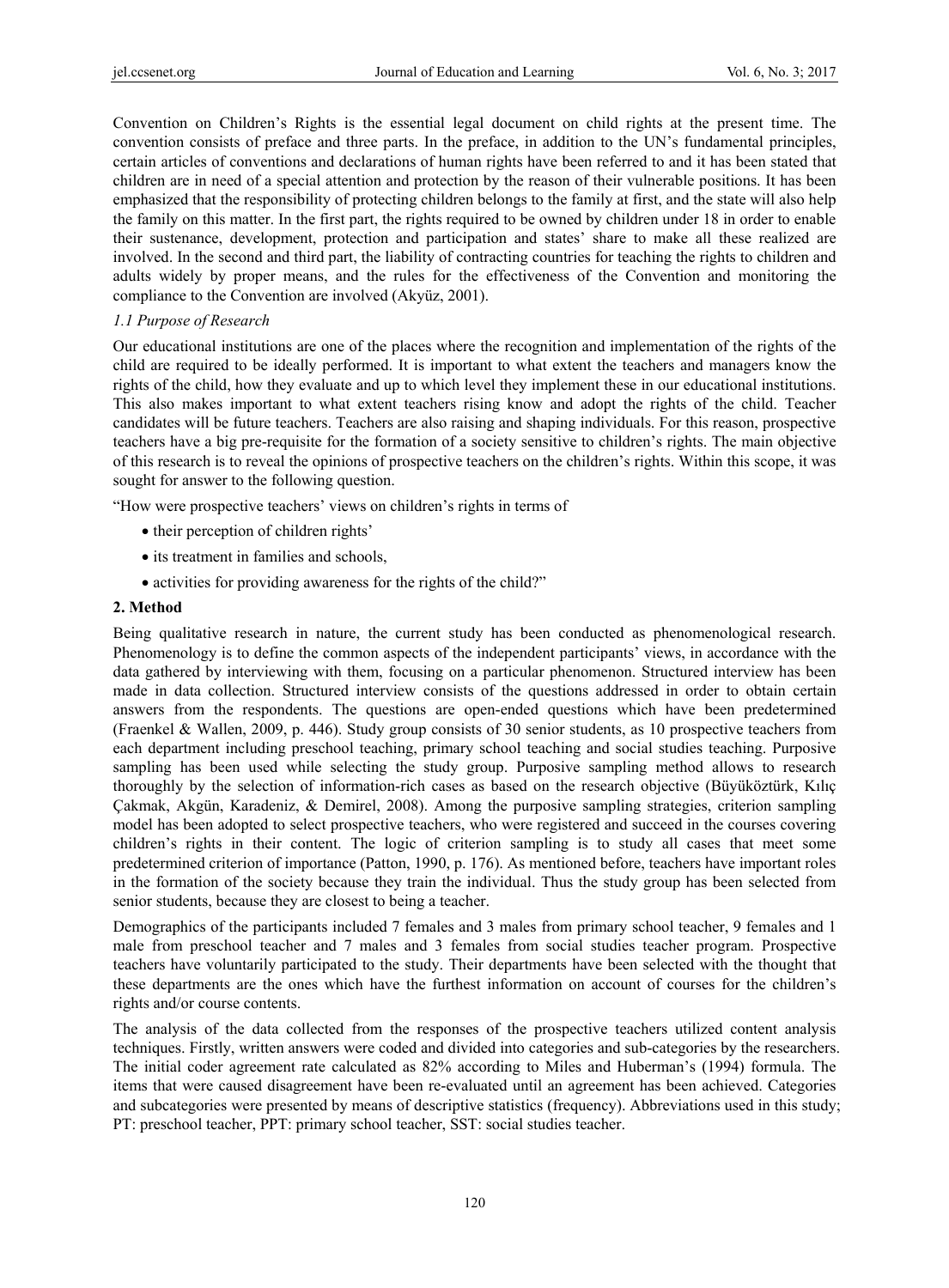## **3. Findings**

In this part, prospective teachers' opinions concerning the rights of the child are involved. Accordingly, it has been asked for prospective teachers to give answers to the questions of what the children's rights are like in the family and how they should be, what they are like in the school and how they should be, what sort of activities to be carried out for the rights of the child, the matter of children's equality and what will happen in case children's rights are violated.

| Categories | Sub-categories                      | PT             | <b>PST</b>     | <b>SST</b>     |
|------------|-------------------------------------|----------------|----------------|----------------|
|            | Individual differences              | 10             | 9              | $\overline{7}$ |
|            | Differences in educational settings |                | 5              |                |
|            | Differences in family structure     | $\overline{c}$ | 1              | C              |
| Not equal  | Environmental factors               | 2              | 2              | 4              |
|            | Economic inequality                 |                |                |                |
|            | Legal inadequacy                    |                | 2              |                |
| Equal      |                                     | $\overline{c}$ | $\overline{4}$ | 6              |
| Indecisive | Culture                             | $\overline{2}$ | $\mathbf{0}$   | $\mathfrak{D}$ |
|            | According to the area of interest   | 2              | 1              | $\mathfrak{D}$ |

In Table 1, the answers for which prospective teachers have given to the question concerning whether children are equal or not are included. Prospective preschool teachers have stated that children are not equal  $(f=15)$  in large part, and they are indecisive on the matter of equality  $(f=4)$ . Prospective primary school teachers have also stated that children are not equal ( $f=19$ ), and therefore indicated that the children are equal ( $f=4$ ). Prospective social studies teachers have expressed that children are not equal (f=15) and they are indecisive on the matter of equality  $(f=6)$ . When evaluated generally, it has been seen that equality among students does not exist, various conditions like being disabled and individual differences lead to the inequality, and the equality should only stand for being equal on the basis of education received.

| Categories    | Sub-categories                                       | PT | <b>PST</b>     | <b>SST</b>     |
|---------------|------------------------------------------------------|----|----------------|----------------|
|               | People who cannot be individual grow up              |    |                |                |
|               | Cannot realize himself                               | 5  |                |                |
|               | Develops as individuals who do not know their rights |    | $\overline{c}$ | 2              |
|               | Self-confidence does not develop                     | 3  | 6              | $\overline{2}$ |
|               | Unenlightened individuals grow up                    |    |                |                |
| Individuality | Irresponsible individuals grow up                    |    | 1              |                |
|               | Excluded individuals grow up                         |    |                |                |
|               | The child's personality deteriorates                 | ۰  | $\overline{c}$ | 2              |
|               | Deterrence should be increased                       |    |                | 2              |
|               | Children without self-esteem grow up                 |    |                |                |
|               | The child not learning will not teach                |    |                |                |
|               | Affects the prosperity of the country                |    |                |                |
| Society       | Unhealthy generation                                 | 1  |                |                |
|               | Future of the society deteriorates                   |    | 3              |                |

Table 2. Opinions on violation of children's rights (f)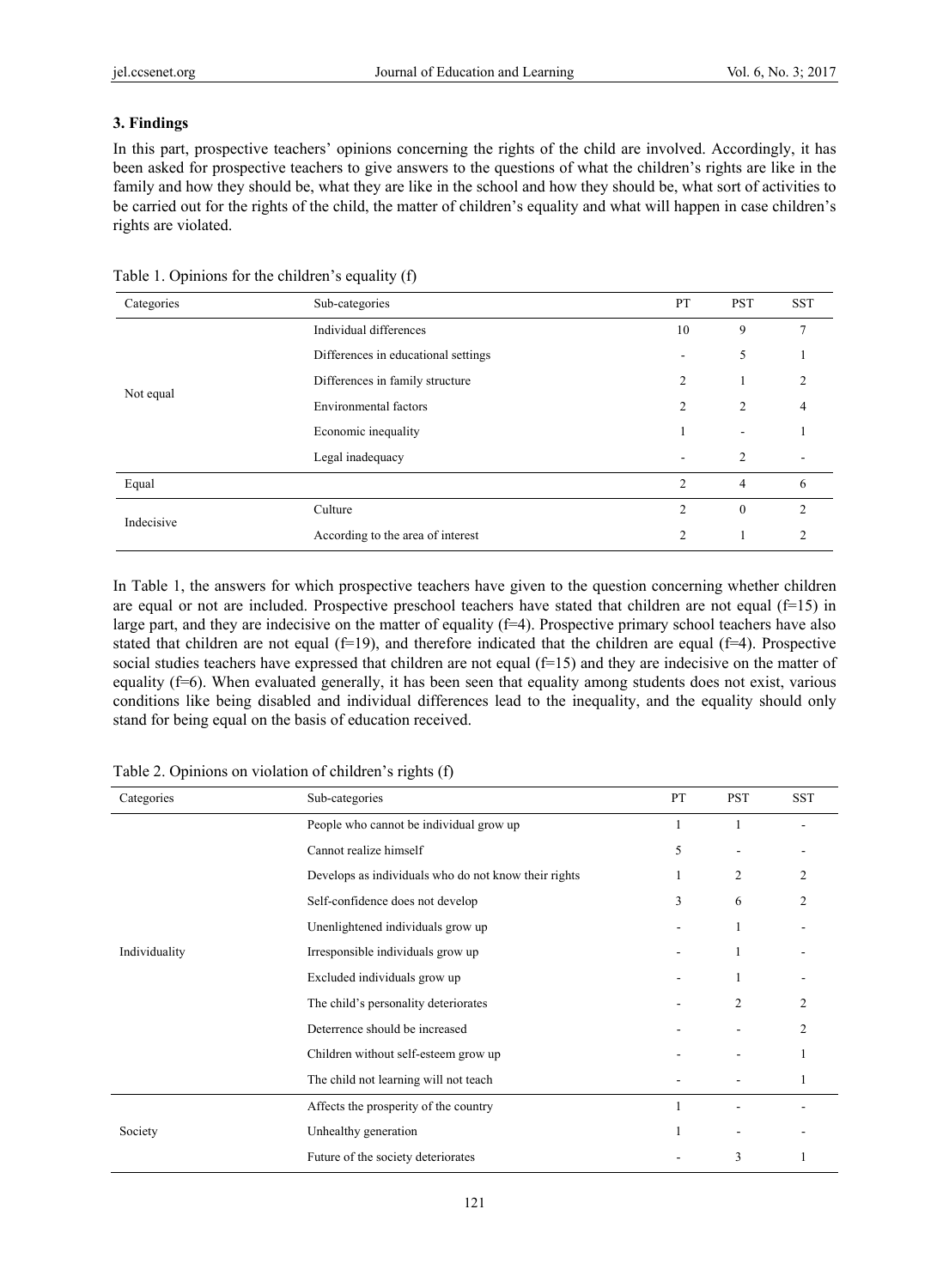| Affects the society negatively             | 4                        | $\overline{\phantom{a}}$ |   |
|--------------------------------------------|--------------------------|--------------------------|---|
| Democracy does not develop                 | $\overline{\phantom{a}}$ |                          |   |
| Should be struggled as society             | $\qquad \qquad$          | $\overline{\phantom{a}}$ |   |
| Demoralization                             | ۰                        | $\overline{\phantom{a}}$ | 6 |
| Should be carried out in a disciplined way | $\overline{\phantom{a}}$ | $\overline{\phantom{a}}$ |   |
| Abuse and violence becomes usual           | ۰                        | 2                        |   |
| Social stigma                              | ٠                        | $\overline{\phantom{a}}$ |   |

In Table 2, the subjects and categories regarding the answers to which the prospective teachers have given for the question of what will happen in case of the violation of the children's rights are violated are included. Prospective preschool teachers have stated that the realization of child's individuality will not occur ( $f=10$ ) and the society will be negatively affected  $(f=6)$ . Prospective primary school teachers have also stated that children will not realize themselves as individuals ( $f=14$ ) and the society will be negatively affected ( $f=6$ ). Prospective social studies teachers have indicated that if the rights of the child are violated, this will result in negative consequences for the society ( $f=13$ ) and prevent the child's individuality ( $f=10$ ). Considered generally, the idea that corrupted personalities will grow up in the events that child's rights are violated and/or exploited or if allowed, and naturally this will result in a corrupted society has revealed.

| Categories        | Sub-categories                                    | <b>PT</b>                | <b>PST</b>     | <b>SST</b>     |
|-------------------|---------------------------------------------------|--------------------------|----------------|----------------|
|                   | family rules                                      | $\overline{2}$           |                | 3              |
| Difference        | educational, social, and cultural level of family | 3                        | 4              | 3              |
|                   | family types                                      | 3                        | ۰              | 8              |
|                   | Gender difference                                 |                          |                | 2              |
|                   | sociopathy                                        |                          |                |                |
| Individual rights | Know the rights                                   |                          | 4              | $\mathfrak{D}$ |
|                   | make the child's all wishes real                  | $\overline{\phantom{a}}$ |                |                |
|                   | respect the thought                               | $\overline{2}$           | $\overline{2}$ | $\overline{c}$ |
| Practice          | being valued                                      | 3                        |                | C              |
|                   | being granted the right to speak                  |                          | ۰              | 3              |
|                   | Ignorance of rights                               | 3                        | ۰              | 3              |
| Self-confidence   |                                                   |                          |                | 3              |

Table 3. Opinions concerning what the children's rights are in the family (f)

In Table 3, the subjects and categories regarding the answers to which the prospective teachers have given on what the rights of the child are like within the family are involved. As it is seen in the Table 3, prospective preschool teachers have stated that the family difference (f=8) is important in terms of child rights and the family practice is also important  $(f=6)$ . Prospective primary school teachers have pointed out that the family differences  $(f=4)$  and individual rights  $(f=5)$  are important in terms of showing awareness to child rights, as is the case in prospective preschool teachers. As for the prospective social studies teachers, they have stated that the family difference  $(f=16)$  is important on the matter of child rights and family practices  $(f=10)$  are also important. In general, when the answers given by the prospective teachers have been evaluated, it is seen that families regard the child at a highly important position within the family, but do not pay necessary attention to the rights of the child and have negative opinions on the exercise of children's rights in the family.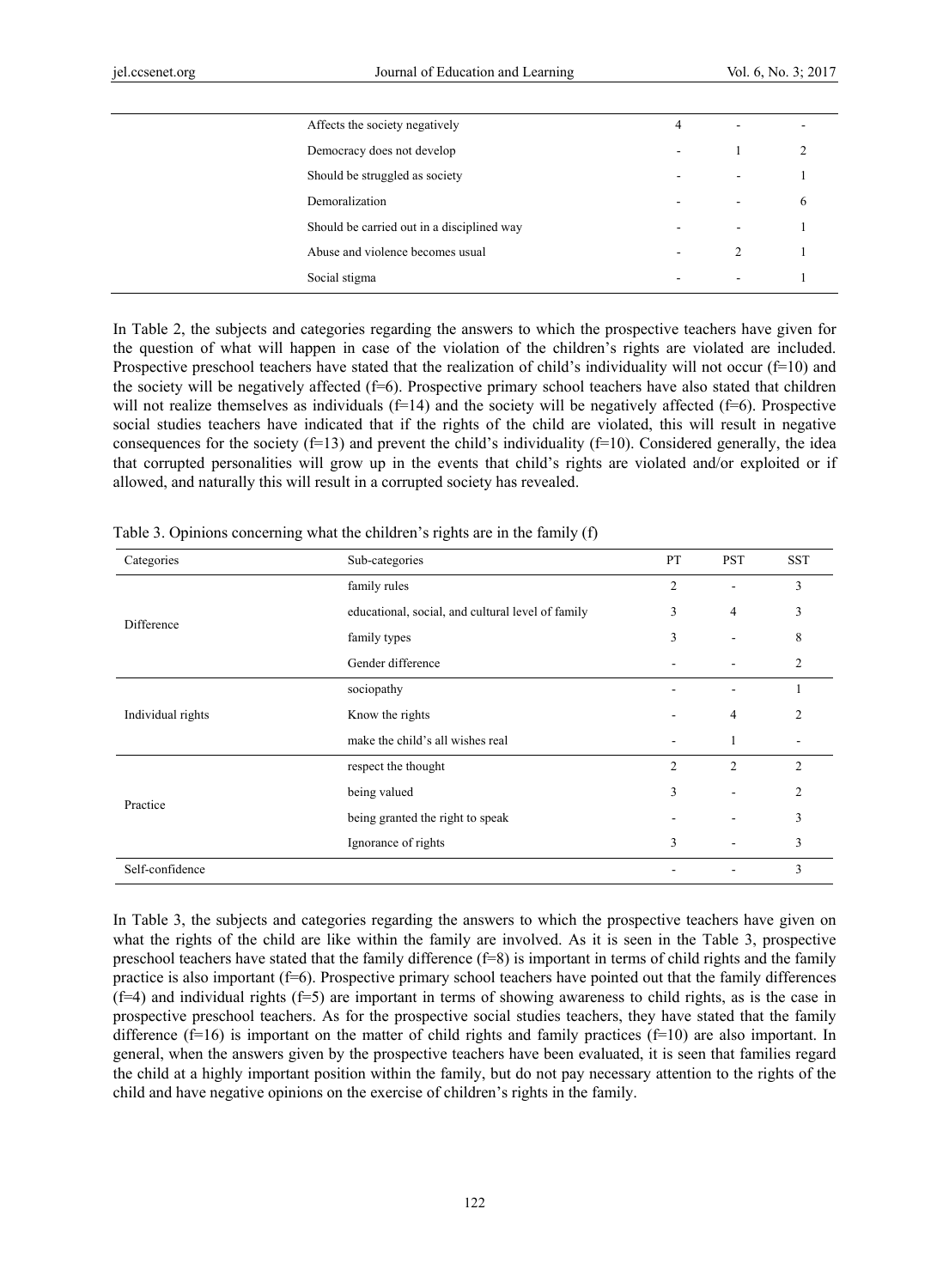| Categories              | Sub-categories                                    | PT             | <b>PST</b>     | <b>SST</b>     |
|-------------------------|---------------------------------------------------|----------------|----------------|----------------|
|                         | should be asked for their opinions                | 6              | 3              | $\overline{4}$ |
| Individual rights       | their opinions/rights should be respected         | 1              | 1              | $\overline{2}$ |
|                         | should know their own rights and responsibilities | 5              |                |                |
|                         | Enable child feel himself valued/important        |                |                |                |
| Individuality           | respect his individuality                         |                | 3              |                |
|                         | Should not be subjected to violence               | 1              |                |                |
|                         | the awareness of the family should be raised      |                |                | 3              |
| Awareness               | should be provided with the sense of democracy    |                |                |                |
| -raising                | should make the families comprehend the equality  |                | 3              |                |
|                         | Should enable the child learn the equality        |                | $\overline{a}$ |                |
| Freedom                 | should be set free                                |                |                | $\overline{2}$ |
|                         | the limits for freedom should be determined       |                |                |                |
| Should not be otherized |                                                   | $\overline{2}$ |                |                |
| Needs                   | Physiological needs of child should be met        |                | 1              |                |
|                         | Child's every wish should not be made real        |                |                |                |

Table 4. Opinions concerning how children's rights should be in the family (f)

In Table 4, the subjects and categories regarding the answers to which the prospective teachers have given on what the rights of the child are like in the school are involved. As it is seen in the Table 4, prospective Preschool teachers have stated that children's individual rights are not taken notice of (f=12). Prospective primary school teachers have pointed out that there is no equality in terms of the rights of the child which are being exercised in the school (f=4) and the student's rights are ignored in the school. Prospective Social studies teachers have stated that there are some problems on child rights exercised in the school  $(f=6)$  and child's individuality  $(f=4)$  is not developed in the school. Considering generally, two types of points of view have been encountered. The first of these is child rights' not being exercised by due care in the schools and the other one is in the way that students are set much free in the schools and this case leads to discipline problems.

| Categories               | Sub-categories                             | PT             | <b>PST</b>     | <b>SST</b>     |
|--------------------------|--------------------------------------------|----------------|----------------|----------------|
|                          | Educational rights are not given           |                | 4              |                |
|                          | not be taken notice of                     | $\overline{2}$ |                |                |
| <b>Individual Rights</b> | Information about his rights are not given |                |                |                |
|                          | the right for free thought is not given    | 3              | $\overline{2}$ |                |
|                          | has right to be educated                   | 1              | $\overline{2}$ |                |
|                          | his opinions are not asked                 |                |                |                |
|                          | child is not shown respect                 |                |                | 2              |
|                          | lack of discipline                         |                |                | 3              |
|                          | varies to the teacher                      | 3              | ۰              |                |
| Teacher's practice       | lacking respectability to the teacher      |                |                |                |
|                          | pressure exists                            | $\overline{2}$ |                |                |
|                          | not be treated equally                     |                |                | $\overline{c}$ |
|                          | not regarded as an individual              | 1              | 1              |                |
|                          | no respect to individual differences       |                | $\overline{2}$ |                |

Table 5. Opinions concerning what the children's rights are in the school (f)

123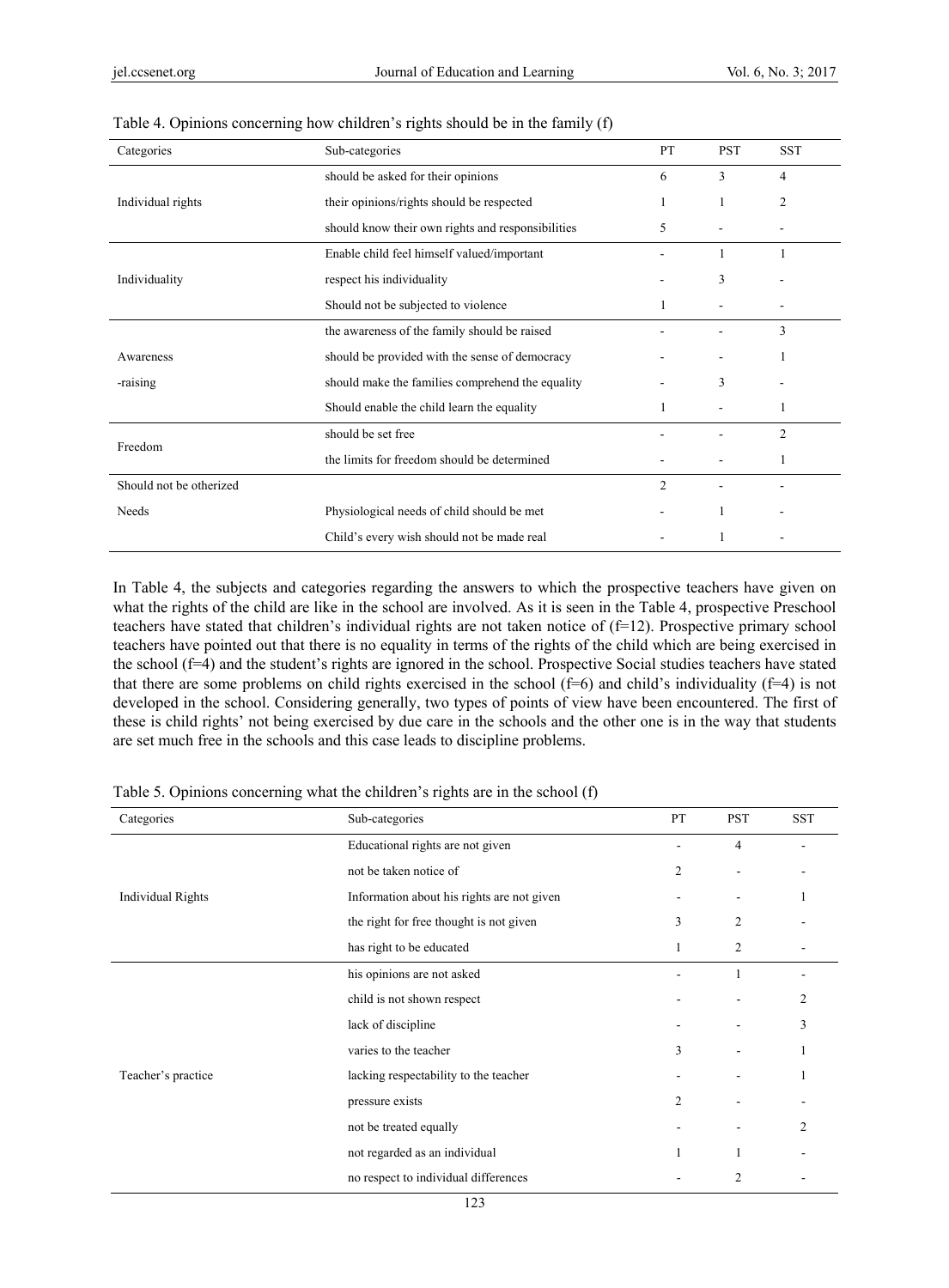| Being Non-democratic       | $\overline{\phantom{0}}$ | $\overline{\phantom{a}}$ |  |
|----------------------------|--------------------------|--------------------------|--|
| No educational equality    |                          |                          |  |
| Instilling Self-Confidence | $\sim$                   |                          |  |

In Table 5, the subjects and categories regarding the answers to which the prospective teachers have given on what the rights of the child are in the school are involved. As it is seen in the Table 5, prospective preschool teachers have stated that children's individual rights are not taken notice of (f=6) and there are some teacher-based problems (f=6). Prospective primary school teachers have pointed out that there is no equality in terms of the rights of the child which are being exercised in the school (f=8) and there is some teacher based problems (f=5). Prospective social studies teachers have stated that there are some problems on children's rights exercised in the school, which are resulted from the teacher  $(f=9)$  and child's confidence  $(f=6)$  is not developed in the school. Considering generally, two types of points of view have been encountered. The first of these is child rights' not being exercised by due care in the schools and the other one is in the way that students are set much free in the schools and this case leads to discipline problems.

| Categories                                                          | Sub-categories                                                    | PT             | <b>PST</b>     | <b>SST</b> |
|---------------------------------------------------------------------|-------------------------------------------------------------------|----------------|----------------|------------|
|                                                                     | should be fair                                                    | $\mathbf{1}$   |                |            |
|                                                                     | should be respected to the child rights                           | 5              |                |            |
|                                                                     | should be treated equally                                         | $\overline{2}$ | 5              |            |
|                                                                     | should be free                                                    | 2              |                |            |
| <b>Individual Rights</b>                                            | respect to child should be shown                                  |                |                | 2          |
|                                                                     | equality should exist                                             |                |                | 2          |
|                                                                     | Child should find out what he wonders                             | 3              |                |            |
|                                                                     | Child should express his opinions                                 | 3              | $\mathbf{1}$   |            |
|                                                                     | respect to the individual differences                             | $\blacksquare$ | $\blacksquare$ |            |
|                                                                     | should be regarded as an individual                               |                | 1              |            |
|                                                                     | private life should be respected                                  |                | 1              |            |
| Individuality                                                       | should be an individual                                           |                |                | 2          |
|                                                                     | should be interested in                                           |                |                | 1          |
|                                                                     | individually                                                      |                |                |            |
|                                                                     | It should be enabled that child feels himself<br>valued/important | 3              |                |            |
|                                                                     | democracy should be taught                                        |                | $\mathbf{1}$   |            |
|                                                                     | his rights should be taught                                       |                | $\overline{2}$ |            |
|                                                                     | values should be taught                                           |                | 1              |            |
| Awareness                                                           | free thought should be developed                                  |                | $\overline{2}$ |            |
| -raising                                                            | definition of freedom should be made                              |                |                | 1          |
|                                                                     | should be provided with the information about his<br>rights       |                |                | 1          |
|                                                                     | Child's awareness should be raised                                | 1              |                |            |
|                                                                     | confidence should be provided                                     | ٠              |                | 4          |
| Self-Confidence                                                     | the limit for confidence should not be exceeded                   |                | ۰              | 2          |
| Education should be provided in accordance with<br>the age and need |                                                                   |                | $\overline{2}$ |            |

Table 6. Opinions concerning how children's rights should be in the school (f)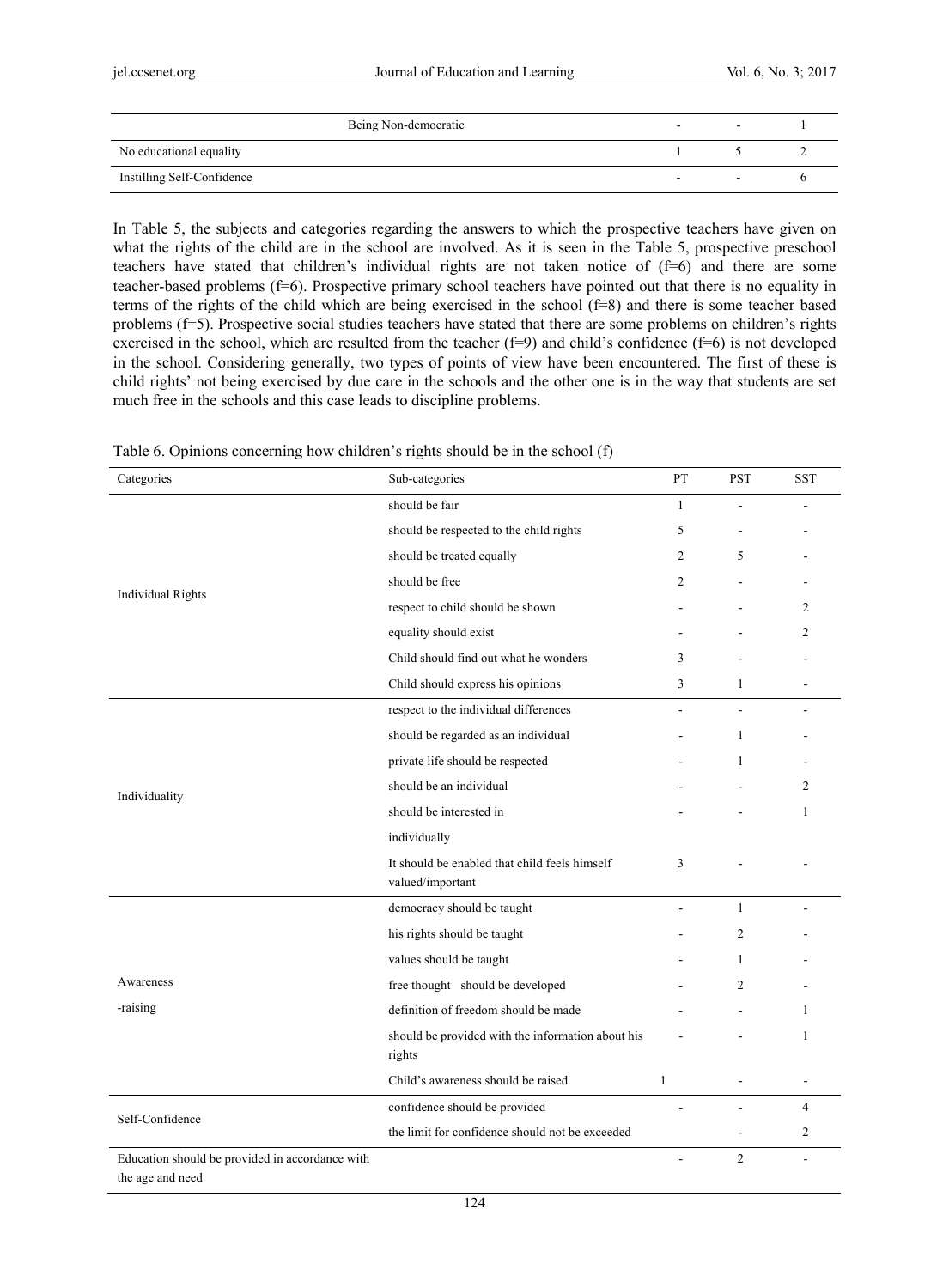In Table 6, the subjects and categories regarding the answers to which the prospective teachers have given on how the rights of the child should be in the schools are involved. As it is seen in the Table 6, prospective preschool teachers have mentioned that it should be shown respect to the rights of the children in the school  $(f=16)$ , it should be enabled that the child feels himself valued in the school  $(f=3)$ . Prospective primary school teachers have stated that raising the awareness of children (f=6) and making contribution to the child's individuality in the schools are required  $(f=6)$ . Prospective social studies teachers have addressed that instilling self-confidence to the child  $(f=6)$ , supporting child's individuality  $(f=3)$  and showing respect to child's individual rights  $(f=4)$  in the schools are required. When it is evaluated in general, as related to the rights of the child in schools, it is seen that prospective teachers have encouraging opinions and attitudes towards the implementation of children's rights in the schools. Since child is a valuable being, it has been seen that they support the moves to be made in line with paying necessary attention to and protecting the rights of the child.

| Case Method<br>$\mathbf{1}$<br>1<br>L<br>Letter<br>$\mathbf{1}$<br>Simulation<br>$\mathbf{1}$<br><b>Brochure</b><br>$\overline{2}$<br>Seminar<br>5<br>6<br>In / Out-of-class<br>Poster<br>$\mathbf{1}$<br>$\mathbf{1}$<br>$\overline{c}$<br>activities<br>Drama<br>1<br>1<br><b>Essay Contests</b><br>$\Omega$<br>1<br>Theatre<br>3<br>4<br>Trip<br>$\mathbf{1}$<br>Slogan<br>$\mathbf{1}$<br>Panel/Conference<br>4<br>÷.<br>٠<br><b>Street Interviews</b><br>$\mathbf{1}$<br>$\mathbf{1}$<br>$\overline{0}$<br>TV programs<br>$\mathbf{1}$<br>$\overline{a}$<br>Public service broadcasting<br>3<br>$\mathbf{1}$<br>3<br>Mass Media<br>Historical movie<br>$\mathbf{1}$<br>Film/short film<br>1<br>1<br>Animation<br>1<br>Social media<br>$\overline{2}$<br>$\overline{2}$<br>Enabling the family participation<br>$\overline{a}$<br>Family's practice<br>Training should be given to the family<br>$\mathbf{1}$<br>5<br>$\overline{2}$<br>The houses should be visited in groups<br>That differences are natural should be explained<br>$\mathbf{1}$<br>$\overline{0}$<br>$\blacksquare$<br>That rights are equal should be explained<br>$\mathbf{1}$<br>Awareness-<br>That the child is free should be explained<br>$\mathbf{1}$<br>$\overline{c}$<br>raising<br>The awareness of public should be raised<br>$\mathbf{1}$<br>$\overline{a}$<br>$\blacksquare$<br>A point of contact to which children can reach should be available<br>$\mathbf{1}$<br>$\overline{a}$<br>÷.<br>Legal facilities<br>Penal sanction should exist<br>2<br>20 <sup>th</sup> November should be included in the school curricula<br>$\mathbf{1}$<br>$\overline{a}$<br>$\overline{\phantom{a}}$<br>Self-expressing environments<br>$\mathbf{1}$ | Categories | Sub-categories | PT | <b>PST</b> | <b>SST</b> |
|------------------------------------------------------------------------------------------------------------------------------------------------------------------------------------------------------------------------------------------------------------------------------------------------------------------------------------------------------------------------------------------------------------------------------------------------------------------------------------------------------------------------------------------------------------------------------------------------------------------------------------------------------------------------------------------------------------------------------------------------------------------------------------------------------------------------------------------------------------------------------------------------------------------------------------------------------------------------------------------------------------------------------------------------------------------------------------------------------------------------------------------------------------------------------------------------------------------------------------------------------------------------------------------------------------------------------------------------------------------------------------------------------------------------------------------------------------------------------------------------------------------------------------------------------------------------------------------------------------------------------------------------------------------------------------------------------------------------------|------------|----------------|----|------------|------------|
|                                                                                                                                                                                                                                                                                                                                                                                                                                                                                                                                                                                                                                                                                                                                                                                                                                                                                                                                                                                                                                                                                                                                                                                                                                                                                                                                                                                                                                                                                                                                                                                                                                                                                                                              |            |                |    |            |            |
|                                                                                                                                                                                                                                                                                                                                                                                                                                                                                                                                                                                                                                                                                                                                                                                                                                                                                                                                                                                                                                                                                                                                                                                                                                                                                                                                                                                                                                                                                                                                                                                                                                                                                                                              |            |                |    |            |            |
|                                                                                                                                                                                                                                                                                                                                                                                                                                                                                                                                                                                                                                                                                                                                                                                                                                                                                                                                                                                                                                                                                                                                                                                                                                                                                                                                                                                                                                                                                                                                                                                                                                                                                                                              |            |                |    |            |            |
|                                                                                                                                                                                                                                                                                                                                                                                                                                                                                                                                                                                                                                                                                                                                                                                                                                                                                                                                                                                                                                                                                                                                                                                                                                                                                                                                                                                                                                                                                                                                                                                                                                                                                                                              |            |                |    |            |            |
|                                                                                                                                                                                                                                                                                                                                                                                                                                                                                                                                                                                                                                                                                                                                                                                                                                                                                                                                                                                                                                                                                                                                                                                                                                                                                                                                                                                                                                                                                                                                                                                                                                                                                                                              |            |                |    |            |            |
|                                                                                                                                                                                                                                                                                                                                                                                                                                                                                                                                                                                                                                                                                                                                                                                                                                                                                                                                                                                                                                                                                                                                                                                                                                                                                                                                                                                                                                                                                                                                                                                                                                                                                                                              |            |                |    |            |            |
|                                                                                                                                                                                                                                                                                                                                                                                                                                                                                                                                                                                                                                                                                                                                                                                                                                                                                                                                                                                                                                                                                                                                                                                                                                                                                                                                                                                                                                                                                                                                                                                                                                                                                                                              |            |                |    |            |            |
|                                                                                                                                                                                                                                                                                                                                                                                                                                                                                                                                                                                                                                                                                                                                                                                                                                                                                                                                                                                                                                                                                                                                                                                                                                                                                                                                                                                                                                                                                                                                                                                                                                                                                                                              |            |                |    |            |            |
|                                                                                                                                                                                                                                                                                                                                                                                                                                                                                                                                                                                                                                                                                                                                                                                                                                                                                                                                                                                                                                                                                                                                                                                                                                                                                                                                                                                                                                                                                                                                                                                                                                                                                                                              |            |                |    |            |            |
|                                                                                                                                                                                                                                                                                                                                                                                                                                                                                                                                                                                                                                                                                                                                                                                                                                                                                                                                                                                                                                                                                                                                                                                                                                                                                                                                                                                                                                                                                                                                                                                                                                                                                                                              |            |                |    |            |            |
|                                                                                                                                                                                                                                                                                                                                                                                                                                                                                                                                                                                                                                                                                                                                                                                                                                                                                                                                                                                                                                                                                                                                                                                                                                                                                                                                                                                                                                                                                                                                                                                                                                                                                                                              |            |                |    |            |            |
|                                                                                                                                                                                                                                                                                                                                                                                                                                                                                                                                                                                                                                                                                                                                                                                                                                                                                                                                                                                                                                                                                                                                                                                                                                                                                                                                                                                                                                                                                                                                                                                                                                                                                                                              |            |                |    |            |            |
|                                                                                                                                                                                                                                                                                                                                                                                                                                                                                                                                                                                                                                                                                                                                                                                                                                                                                                                                                                                                                                                                                                                                                                                                                                                                                                                                                                                                                                                                                                                                                                                                                                                                                                                              |            |                |    |            |            |
|                                                                                                                                                                                                                                                                                                                                                                                                                                                                                                                                                                                                                                                                                                                                                                                                                                                                                                                                                                                                                                                                                                                                                                                                                                                                                                                                                                                                                                                                                                                                                                                                                                                                                                                              |            |                |    |            |            |
|                                                                                                                                                                                                                                                                                                                                                                                                                                                                                                                                                                                                                                                                                                                                                                                                                                                                                                                                                                                                                                                                                                                                                                                                                                                                                                                                                                                                                                                                                                                                                                                                                                                                                                                              |            |                |    |            |            |
|                                                                                                                                                                                                                                                                                                                                                                                                                                                                                                                                                                                                                                                                                                                                                                                                                                                                                                                                                                                                                                                                                                                                                                                                                                                                                                                                                                                                                                                                                                                                                                                                                                                                                                                              |            |                |    |            |            |
|                                                                                                                                                                                                                                                                                                                                                                                                                                                                                                                                                                                                                                                                                                                                                                                                                                                                                                                                                                                                                                                                                                                                                                                                                                                                                                                                                                                                                                                                                                                                                                                                                                                                                                                              |            |                |    |            |            |
|                                                                                                                                                                                                                                                                                                                                                                                                                                                                                                                                                                                                                                                                                                                                                                                                                                                                                                                                                                                                                                                                                                                                                                                                                                                                                                                                                                                                                                                                                                                                                                                                                                                                                                                              |            |                |    |            |            |
|                                                                                                                                                                                                                                                                                                                                                                                                                                                                                                                                                                                                                                                                                                                                                                                                                                                                                                                                                                                                                                                                                                                                                                                                                                                                                                                                                                                                                                                                                                                                                                                                                                                                                                                              |            |                |    |            |            |
|                                                                                                                                                                                                                                                                                                                                                                                                                                                                                                                                                                                                                                                                                                                                                                                                                                                                                                                                                                                                                                                                                                                                                                                                                                                                                                                                                                                                                                                                                                                                                                                                                                                                                                                              |            |                |    |            |            |
|                                                                                                                                                                                                                                                                                                                                                                                                                                                                                                                                                                                                                                                                                                                                                                                                                                                                                                                                                                                                                                                                                                                                                                                                                                                                                                                                                                                                                                                                                                                                                                                                                                                                                                                              |            |                |    |            |            |
|                                                                                                                                                                                                                                                                                                                                                                                                                                                                                                                                                                                                                                                                                                                                                                                                                                                                                                                                                                                                                                                                                                                                                                                                                                                                                                                                                                                                                                                                                                                                                                                                                                                                                                                              |            |                |    |            |            |
|                                                                                                                                                                                                                                                                                                                                                                                                                                                                                                                                                                                                                                                                                                                                                                                                                                                                                                                                                                                                                                                                                                                                                                                                                                                                                                                                                                                                                                                                                                                                                                                                                                                                                                                              |            |                |    |            |            |
|                                                                                                                                                                                                                                                                                                                                                                                                                                                                                                                                                                                                                                                                                                                                                                                                                                                                                                                                                                                                                                                                                                                                                                                                                                                                                                                                                                                                                                                                                                                                                                                                                                                                                                                              |            |                |    |            |            |
|                                                                                                                                                                                                                                                                                                                                                                                                                                                                                                                                                                                                                                                                                                                                                                                                                                                                                                                                                                                                                                                                                                                                                                                                                                                                                                                                                                                                                                                                                                                                                                                                                                                                                                                              |            |                |    |            |            |
|                                                                                                                                                                                                                                                                                                                                                                                                                                                                                                                                                                                                                                                                                                                                                                                                                                                                                                                                                                                                                                                                                                                                                                                                                                                                                                                                                                                                                                                                                                                                                                                                                                                                                                                              |            |                |    |            |            |
|                                                                                                                                                                                                                                                                                                                                                                                                                                                                                                                                                                                                                                                                                                                                                                                                                                                                                                                                                                                                                                                                                                                                                                                                                                                                                                                                                                                                                                                                                                                                                                                                                                                                                                                              |            |                |    |            |            |
|                                                                                                                                                                                                                                                                                                                                                                                                                                                                                                                                                                                                                                                                                                                                                                                                                                                                                                                                                                                                                                                                                                                                                                                                                                                                                                                                                                                                                                                                                                                                                                                                                                                                                                                              |            |                |    |            |            |
|                                                                                                                                                                                                                                                                                                                                                                                                                                                                                                                                                                                                                                                                                                                                                                                                                                                                                                                                                                                                                                                                                                                                                                                                                                                                                                                                                                                                                                                                                                                                                                                                                                                                                                                              |            |                |    |            |            |
|                                                                                                                                                                                                                                                                                                                                                                                                                                                                                                                                                                                                                                                                                                                                                                                                                                                                                                                                                                                                                                                                                                                                                                                                                                                                                                                                                                                                                                                                                                                                                                                                                                                                                                                              |            |                |    |            |            |

Table 7. Opinions for the activities to make children's rights comprehended (f)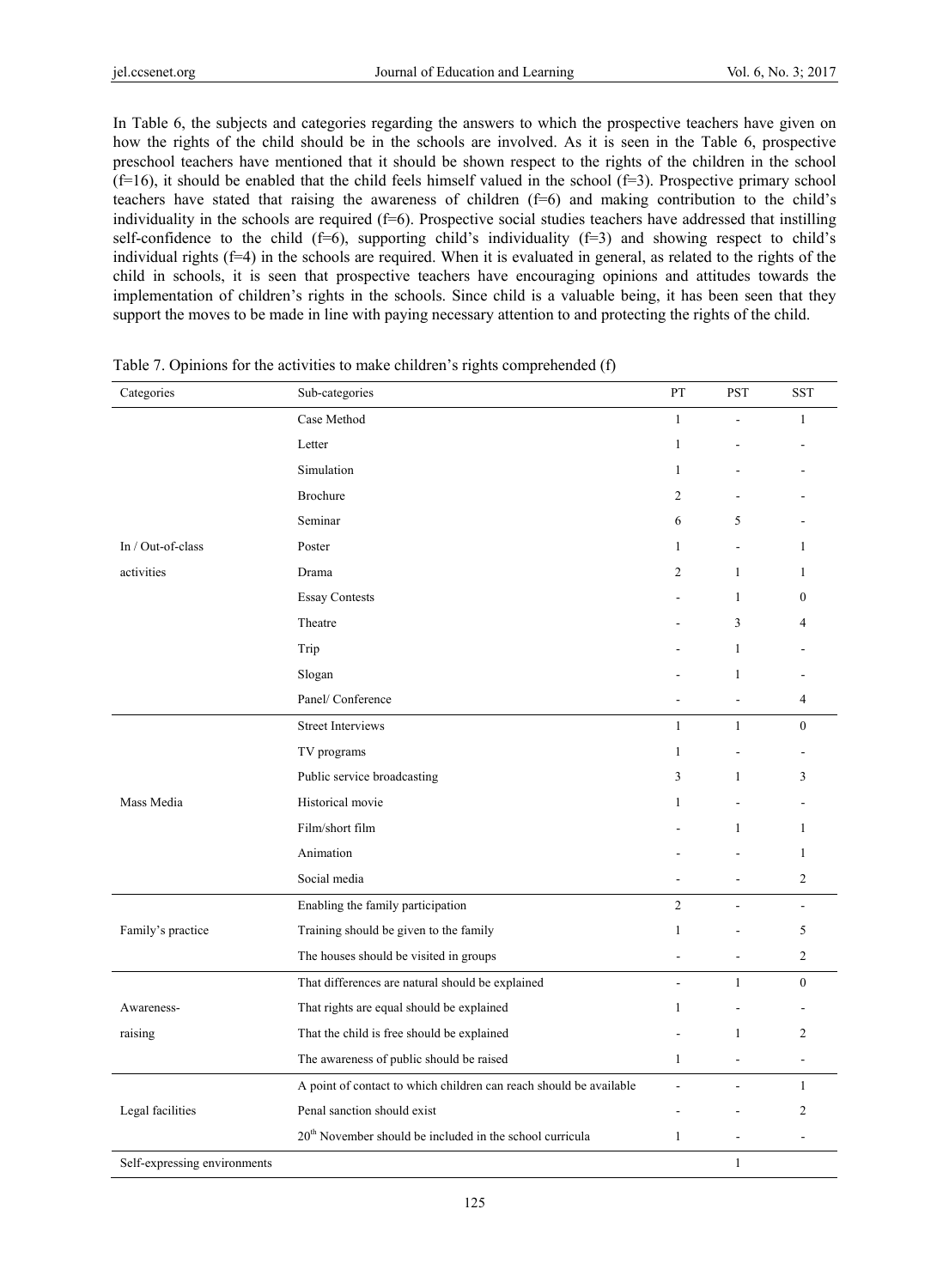In Table 7, the subjects and categories regarding the answers to which the prospective teachers have given for the activities in order to make the rights of the children comprehended are involved. As it is seen in the Table 7, prospective preschool teachers have indicated that the comprehension of child's rights will be realized by means of in-class and out-of-class activities  $(f=14)$ , and mass media  $(f=6)$ . As for prospective primary school teachers, the prominent category becomes again the necessity of carrying out in and out-of-class activities (f=12), the category of mass media ( $f=3$ ) has followed this and awareness-raising ( $f=2$ ) has come after this category. Prospective social studies teachers have brought forward the idea that the comprehension of child's rights will mostly be realized by in and out-of-class activities  $(f=11)$ , and respectively, mass media category  $(f=7)$  and legal facilities category (f=3) have followed this. Considering generally, it is seen that prospective teachers hold similar opinions on the activities to be carried out for making the child's rights comprehended. These answers have revealed as reaching the large masses in general.

#### **4. Conclusion and Discussion**

According to the findings on equality among children, prospective teachers' opinions are in the way that equality among students does not exist, various conditions like being disabled and individual differences lead to the inequality, and the equality should only stand for the right to education. When the literature was reviewed, information supporting this result of the study performed by the prospective teachers has been found. They state that children should be equal in terms of right to be educated. Education institutions are open to everyone without discriminating in respect to language, race, sex or religion. In education, to anyone, any family, community or class, privilege is not granted. This fundamental allows everyone to get equal educational opportunity as based on his ability and interest (Basic Law of National Education numbered 1739). The State must ensure the right to education and educational equalization (Constitution of the Republic of Turkey, 1982). In a study carried out in New Zealand, it has been emphasized that the issue of children's rights falls behind the other studies and the state must take some precautions concerning this (One, 2015).

In conclusion, it has been inferred that corrupted personalities will develop in case of the violation of children's rights, and this will cause to a corrupted society. In respect thereof, Aral and Gürsoy (2001) state that children to be raised as responsible, conscious and qualified individuals correspond to the present and future of the society.

In accordance with the findings obtained from the research, the all prospective teachers have stated that they regard the child at an important position within the family in terms of the practice of children's rights in the families, but the families do not exercise due care to the children's rights. Additionally, it has been seen that prospective teachers have negative opinions as to the exercise of children's rights within the family. Prospective teachers are sensitive in respect of the development of children's rights. According to them, it is required for the families to realize that child is also an individual and to protect the rights of the child and show respect to the child's opinions. A successful education of child rights requires the participation of not only teachers but also families (Özdemir-Uluç, 2008). Beside this, the protection of children is considered as a duty pertaining to the family (Kaya, 2011). If the children's opinions are not asked, and they are not included in decision-making process, they are deprived of vital information and views (Akyüz, 2000). The results of this study carried out with the prospective teachers are compatible with the literature. The prospective teachers participated in the study have also emphasized the requirement for exercising due care to the rights of the child.

In the research, two types of points of view have been encountered in regard to the implementation of children's rights in the schools. The first of these is child rights' not being exercised by due care in the schools and the other one is in the way that students are set much free in the schools and this case leads to discipline problems. It has been identified that prospective teachers disagree on this matter. They have encouraging opinions and attitudes towards the implementation of child rights in the schools. According to the prospective teachers, child is a valuable being and necessary attention and due care should be paid to the child. The result that they support the moves to be made in line with the protection of the rights of the child has been seen. To create a culture in the schools, in which the rights of the child are respected is highly important. The primary principle of school system is to be respectful to the child's integrity. Schools should be places where the respect culture embracing all the children develops, in terms of both their official curriculum and modes of administration. Subjects related to the rights of the child should be included to a great extent in the school programs (Özdemir-Uluç, 2008). The results of the study done with the prospective teachers are consonant with the literature. The prospective teachers have stated that discipline problems are experienced, but an effective child's rights education will enable child show respect his environment, too.

As based on the findings for the activities required to be carried out on enabling individual to aware and comprehend the rights of the child, it is seen that prospective teachers have agreed and given similar answers.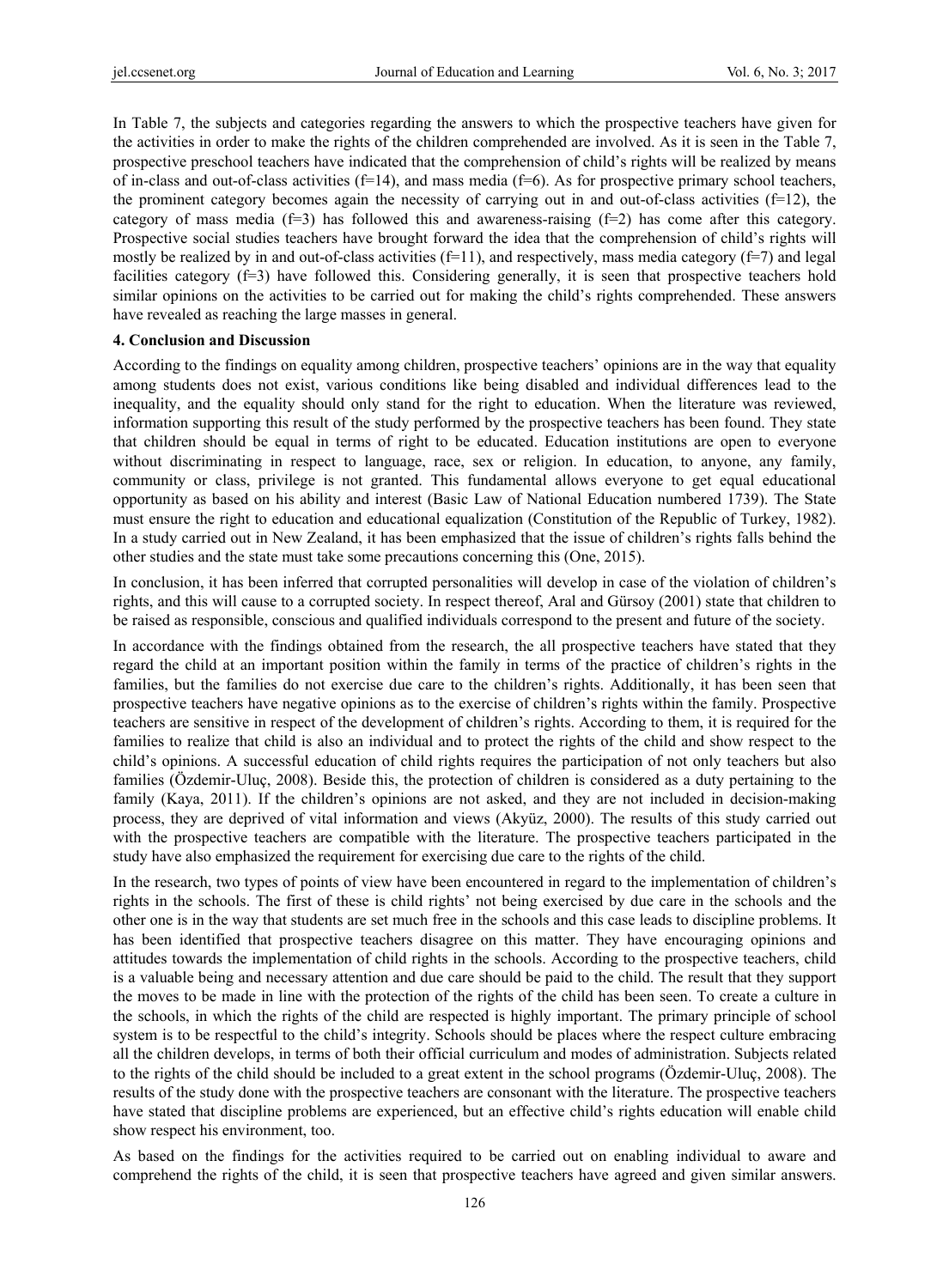These answers have generally revealed as reaching the large masses by mass media and raising the awareness of families by means in activities like seminar, and etc. Media is a significant and powerful means in ensuring popular opinion and mass sentiment on the education of child's rights and in forcing policymakers to take the action (Özdemir-Uluç, 2008; Kaya, 2010). An answer for which the prospective teachers have found a common ground is the mass media. For instance, in a research carried out in Singapore, it is said that television is a significant agent on child's rights. Another result is the organization of activities like seminar, in order to raise the awareness of families. Kaya (2010) has stated that exercising periodical training and seminars for the parents, as well as the family participation-based programs on child's rights, would play an essential role in raising the awareness of family. Patrick (2003) states that democracy education is required to be given through events and activities for all ages gradually from the preschool to higher education. Thus, education for child's rights should be included in the preschool period. Darling (2004) also emphasizes that drama and story activities are benefited in the education of human rights. Furthermore, studies including certain activities on teaching the rights of the child are available. Alabaş (2012), in the activity included in his study, has aimed to enable the competency for evaluating the necessity and development of child's rights in legal, historical and ethical terms gained, on the basis of historical documents.

Based on the above results obtained from the current study, teacher training institutions should be positioned as the center of children's rights. Teacher training and education for the rights of the child should be integrated since teachers are responsible from teaching and educating children, and the education process also includes educating children for their rights. Moreover, "Foster-Parents Services" can be extended by taking into consideration that child's mental health has a very important effect upon his life and personality. Legislative regulations should be enforced to ensure the national press and media broadcast for raising the public awareness on child's rights. The law and legal practices related to unguarded children, children with special needs, and working children can be brought in compliance with the rights of the child.

#### **References**

- Akyüz, E. (1980). Çocuk Hakları Bildirgesi ve Türk Hukuk Sistemi. *Ankara Üniversitesi Eğitim Bilimleri Fakültesi Dergisi*, *13*(1-2), 339-360. Retrieved October 27, 2016, from http://dergiler.ankara.edu.tr/dergiler/40/504/6124.pdf
- Akyüz, E. (2000). *Ulusal ve Uluslararası Hukukta Çocuğun Haklarının ve Güvenliğinin Korunması*. Ankara: Milli Eğitim Bakanlığı Yayınları.
- Akyüz, E. (2001). Çocuk Hakları Sözleşmesinin Temel İlkeleri Işığında Çocuğun Eğitim Hakkı. *Milli Eğitim Dergisi*. Retrieved November 3, 2016, from http://dhgm.meb.gov.tr/yayimlar/dergiler/Milli\_Egitim\_Dergisi/151/akyuz.htm
- Akyüz, E. (2013). *Çocuk Hukuku Çocukların Hakları ve Korunması*. Ankara: Pegem Akademi.
- Alabaş, R. (2012). *Çocuk Hakları. Yenilikçi Tarih Öğretimi Etkinlik Örnekleri* (Hüseyin Köksal, Ed.). Ankara: Harf Eğitim Yayıncılık.
- Aral, N., & Gürsoy, F. (2001). Çocuk Hakları Çerçevesinde Çocuk Hakları ve İstismarı. *Milli Eğitim Dergisi*. Retrieved from http://dhgm.meb.gov.tr/yayimlar/dergiler/Milli\_Egitim\_Dergisi/151/aral\_gursoy.htm
- Aras, H., Birinci, F., & Özdemir-Uluç, F. (2001). İkinci Uluslararası Eğitimde Çocuk Hakları Konferansı. *Milli Eğitim Dergisi*, *151*, 132-138. Retrieved November 3, 2016, from http://dhgm.meb.gov.tr/yayimlar/dergiler/Milli\_Egitim\_Dergisi/151/aras\_birinci\_uluc.htm
- Arkadaş, A., & Müftü, G. (2010). "Türkiye'de Çocuk Haklarının Durumu: Son 16 Yılda Ne Değişti?" Birleşmiş Milletler Çocuk Haklarına Dair Sözleşme'nin 20. In H. Acar, & A. İ. Çoban (Eds.), *Yılında Türkiye'de Çocuk Hakları*. Ankara: Maya Akademi.
- Antakyalıoğlu, Ş., & Kumcu D. (2010). "Büyümeden Adaleti Beklemek Mümkün mü?" Birleşmiş Milletler Çocuk Haklarına Dair Sözleşme'nin 20. In H. Acar, & A. İ. Çoban (Eds.), *Yılında Türkiye'de Çocuk Hakları*. Ankara: Maya Akademi.
- Büyüköztürk, Ş., Kılıç Çakmak, E., Akgün, Ö. E., Karadeniz, Ş., & Demirel, F. (2008). *Bilimsel Araştırma Yöntemleri*. Ankara: Pegem Akademi
- Christensen, P., & James, A. (2000). *Research with Children: Perspectives and Practices*. New York: Falmer Press.